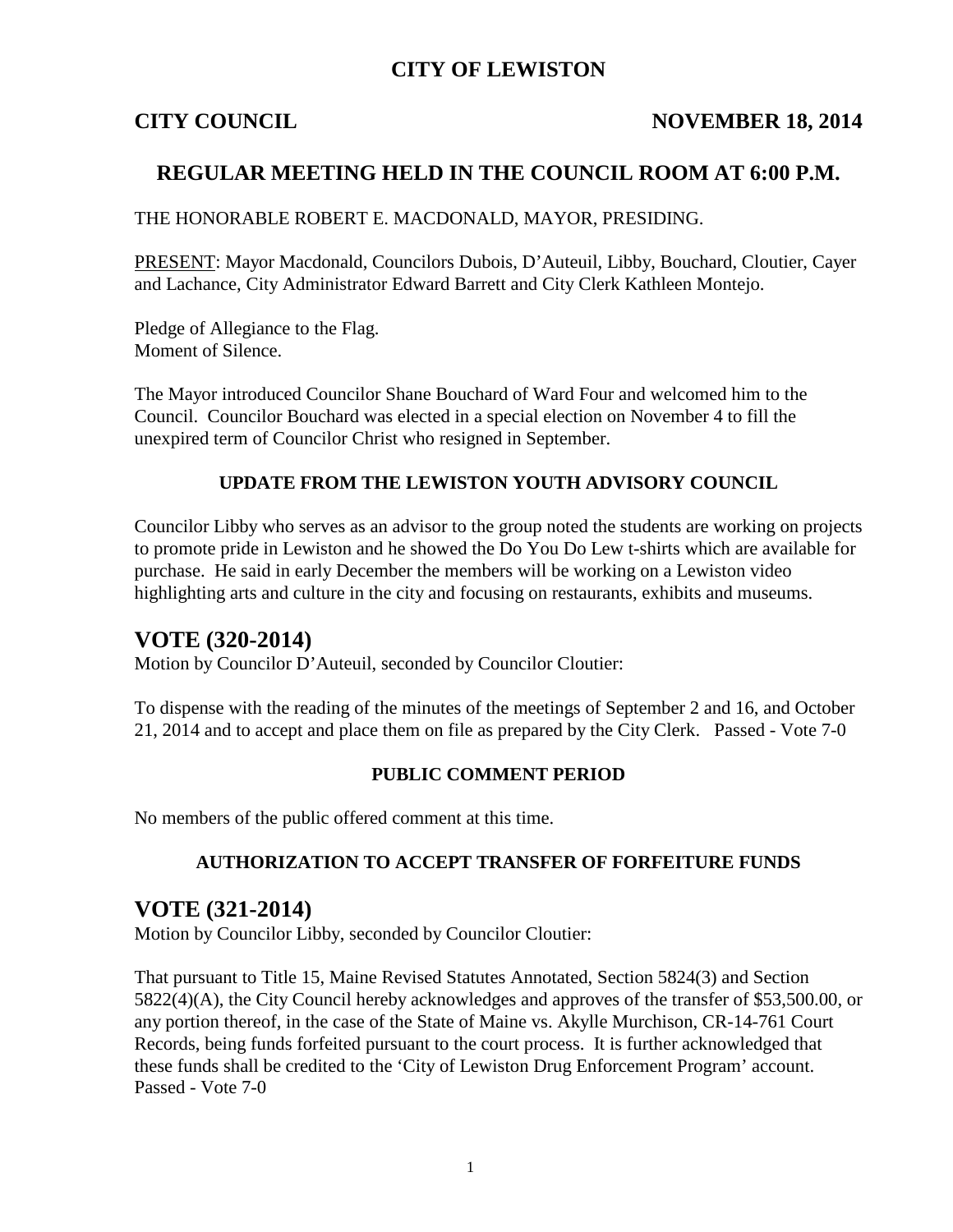### **AMENDMENT TO THE TRAFFIC SCHEDULE TO DESIGNATE TWO HANDICAPPED PARKING SPACES ON MAIN STREET**

## **VOTE (322-2014)**

Motion by Councilor Libby, seconded by Councilor Cloutier:

To approve the amendment to the Traffic Schedule for Main Street to designate two handicapped parking spaces as outlined on the attached vote sheet. Passed - Vote 7-0

#### **AMENDMENT TO THE TRAFFIC SCHEDULE REGARDING PARKING PROHIBITED ON A PORTION OF TALL PINES DRIVE**

## **VOTE (323-2014)**

Motion by Councilor Libby, seconded by Councilor Cloutier:

To approve the proposed amendments to the Traffic Schedule for a portion of Tall Pines Drive as outlined on the attached vote sheet. Passed - Vote 7-0

## **PUBLIC HEARING AND FIRST PASSAGE REGARDING AMENDMENTS TO THE ELECTION ORDINANCE REGARDING THE CITIZEN INITIATIVE AND REFERENDUM PROCESS**

Mayor Macdonald opened the public hearing to receive citizen input and comment. No member of the public spoke for or against this issue. The Mayor then closed the hearing.

## **VOTE (324-2014)**

Motion by Councilor Cayer, seconded by Councilor Cloutier:

That the proposed amendment to the City Code of Ordinances, Chapter 32 "Elections", Article II "Initiative and Referendum", Section 32-27 "How to invoke", receive first passage by a roll call vote and that the public hearing on said ordinance be continued to the next regularly scheduled City Council meeting for final passage. Passed - Vote 7-0

### **PUBLIC HEARING AND FIRST PASSAGE FOR THE CONDITIONAL REZONING OF THE PROPERTY AT 239 BARTLETT STREET, FROM THE HIGHWAY BUSINESS (HB) DISTRICT TO THE DOWNTOWN RESIDENTIAL (DR) DISTRICT**

Mayor Macdonald opened the public hearing to receive citizen input and comment. No member of the public spoke for or against this issue. The Mayor then closed the hearing.

## **VOTE (325-2014)**

Motion by Councilor Cloutier, seconded by Councilor Libby:

To approve first passage of the amendment to the Zoning and Land Use Code and Map to conditionally rezone the property at 239 Bartlett Street from the Highway Business (HB) District to the Downtown Residential (DR) District, subject to a conditional agreement, and that the public hearing on the rezoning request be continued to the next regular City Council meeting for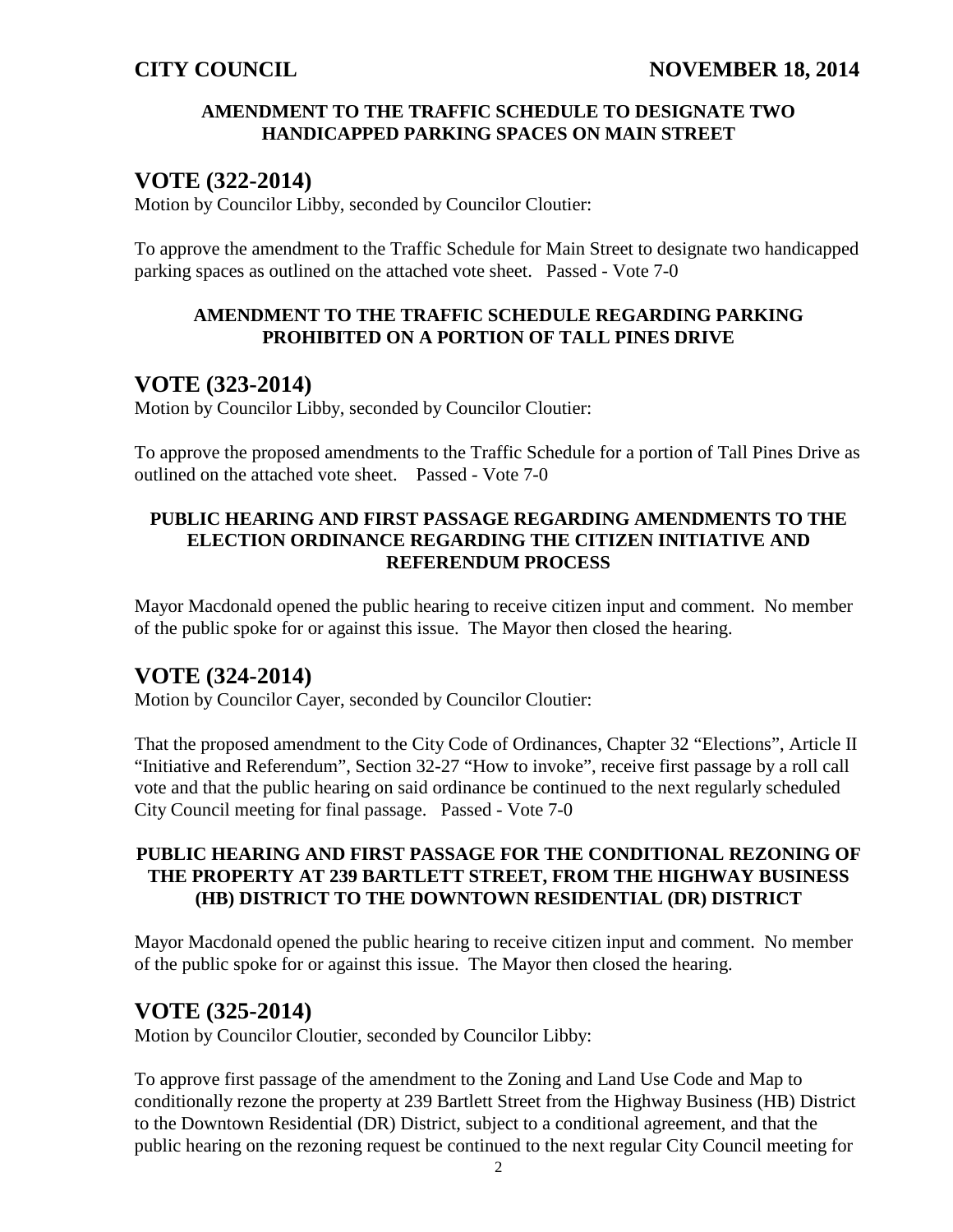final passage. Passed - Vote 7-0

## **AMENDMENTS TO THE PERSONNEL POLICY REGARDING SMOKING AND THE USE OF "E-CIGARETTES"**

The Deputy City Administrator requested an adjustment to the language to clarify a grammatical error. He suggested removing the phrase "such as" and inserting "these products and devices are". The Council concurred with the language change.

## **VOTE (326-2014)**

Motion by Councilor Libby, seconded by Councilor Cloutier:

To approve the proposed amendments to the Personnel Policy, Policy Manual Number 22, as recommended by the City Administrator. Passed – Vote 7-0

## **ORDER AUTHORIZING THE CITY ADMINISTRATOR TO TAKE POSSESSION OF 193 ROSEDALE STREET AND TO DETERMINE A COURSE OF ACTION**

Councilor Lachance recused himself from this item noting he personally knows the property owner. Councilors expressed concerns about a lack of formal notification to the property owner that the City would be voting to take possession of his property. Council asked staff to contact and notify the owner of this action before it is presented at the next meeting.

## **VOTE (327-2014)**

Motion by Councilor Dubois, seconded by Councilor Cloutier:

To continue this item to a future City Council meeting to allow city staff time to communicate with the property owner about the action to acquire this property. Passed – Vote 5-1 (Councilor Libby opposed)

## **ORDER AUTHORIZING THE CITY ADMINISTRATOR TO DISPOSE OF THE PROPERTY AT 10 COLLEGE STREET**

## **VOTE (328-2014)**

Motion by Councilor Libby, seconded by Councilor Cayer:

To approve the Order authorizing the City Administrator to dispose of the property at 10 College Street:

Whereas, the City condemned and subsequently demolished a structure located on 10 College Street; and

Whereas, subsequently, the owner of the property agreed to reimburse the City for its demolition costs and transfer the property to the City for \$1; and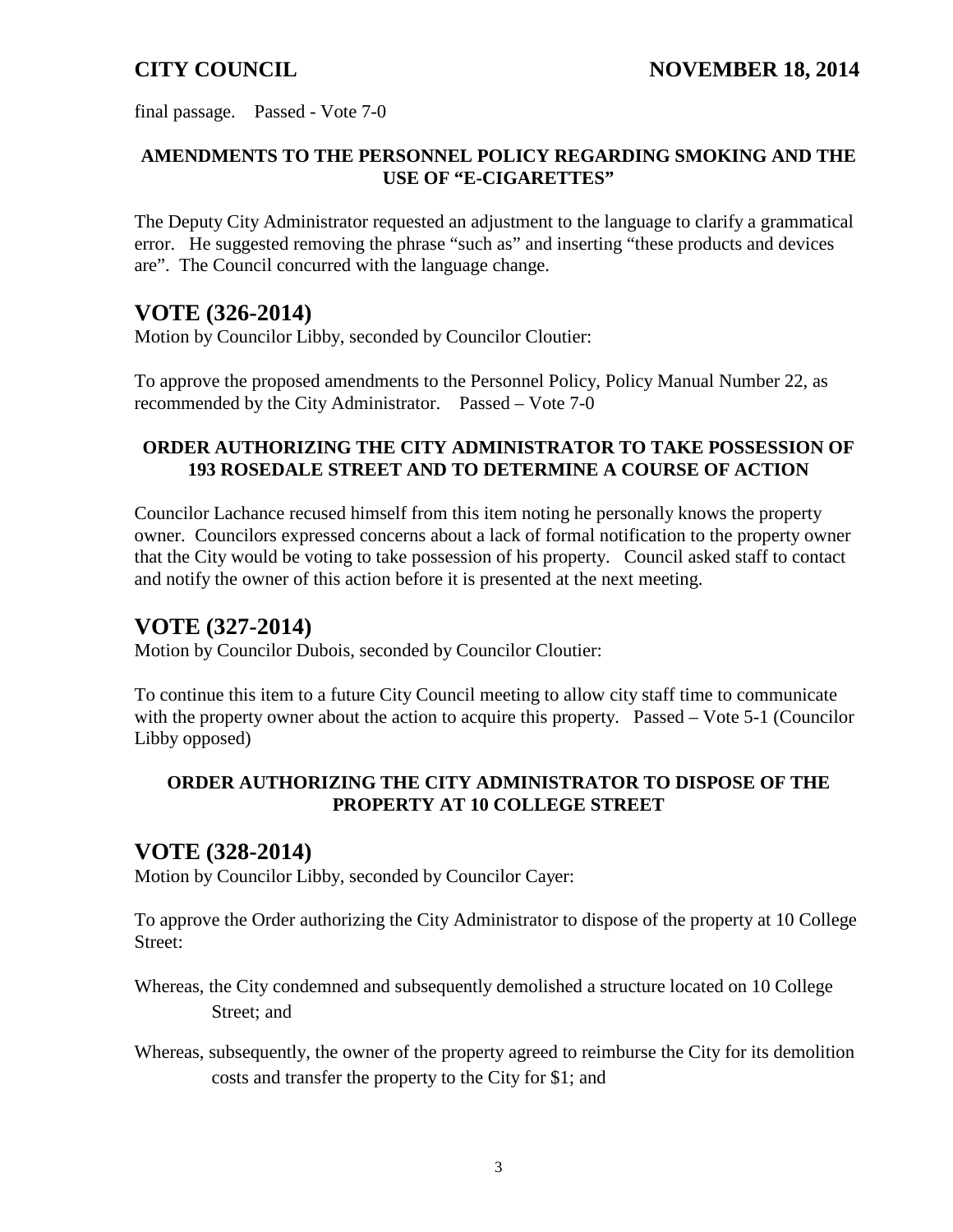## **CITY COUNCIL NOVEMBER 18, 2014**

- Whereas, 10 College Street is a substandard lot which appears to only be useable for parking or green space associated with adjacent properties; and
- Whereas, a city sewer line currently lies under an unspecified portion of the lot without benefit of an easement; and
- Whereas, City staff has identified no reason for the City to retain the property but has recommended that the necessary easement be established for the sewer line; and
- Whereas, the Planning Board has reviewed the property and has recommended that the City dispose of it through offering it for sale or lease; and
- Whereas, the property disposition policy adopted by the City Council indicates that city-owned unbuildable lots should be offered to abutting property owners;

Now, therefore, be it ordered by the City Council of the City of Lewiston that the City Administrator is hereby authorized to dispose of 10 College Street and to offer it for lease or sale to abutting property owners, subject to the maintenance of a sewer easement on the property.

Passed - Vote 7-0

#### **REPORTS AND UPDATES**

No reports or updates were presented at this time.

#### **OTHER BUSINESS**

No other business was presented at this time.

### **EXECUTIVE SESSIONS**

## **VOTE (329-2014)**

Motion by Councilor Dubois, seconded by Councilor Lachance:

To enter into an Executive Session, pursuant to MRSA Title 1, section 405 (6) (c), to discuss Real Estate Negotiations, of which the premature disclosure of the information would prejudice the competitive bargaining position of the City. Passed - Vote 7-0

Executive Session began at 7:42pm and ended at 8:43pm.

## **VOTE (330-2014)**

Motion by Councilor Libby, seconded by Councilor Dubois:

To enter into an Executive Session pursuant to MRSA Title 1, section 405 (6) (E) to discuss a legal matter with the City Attorney. Passed - Vote 7-0

Executive Session began at 8:44pm and ended at 8:55pm.